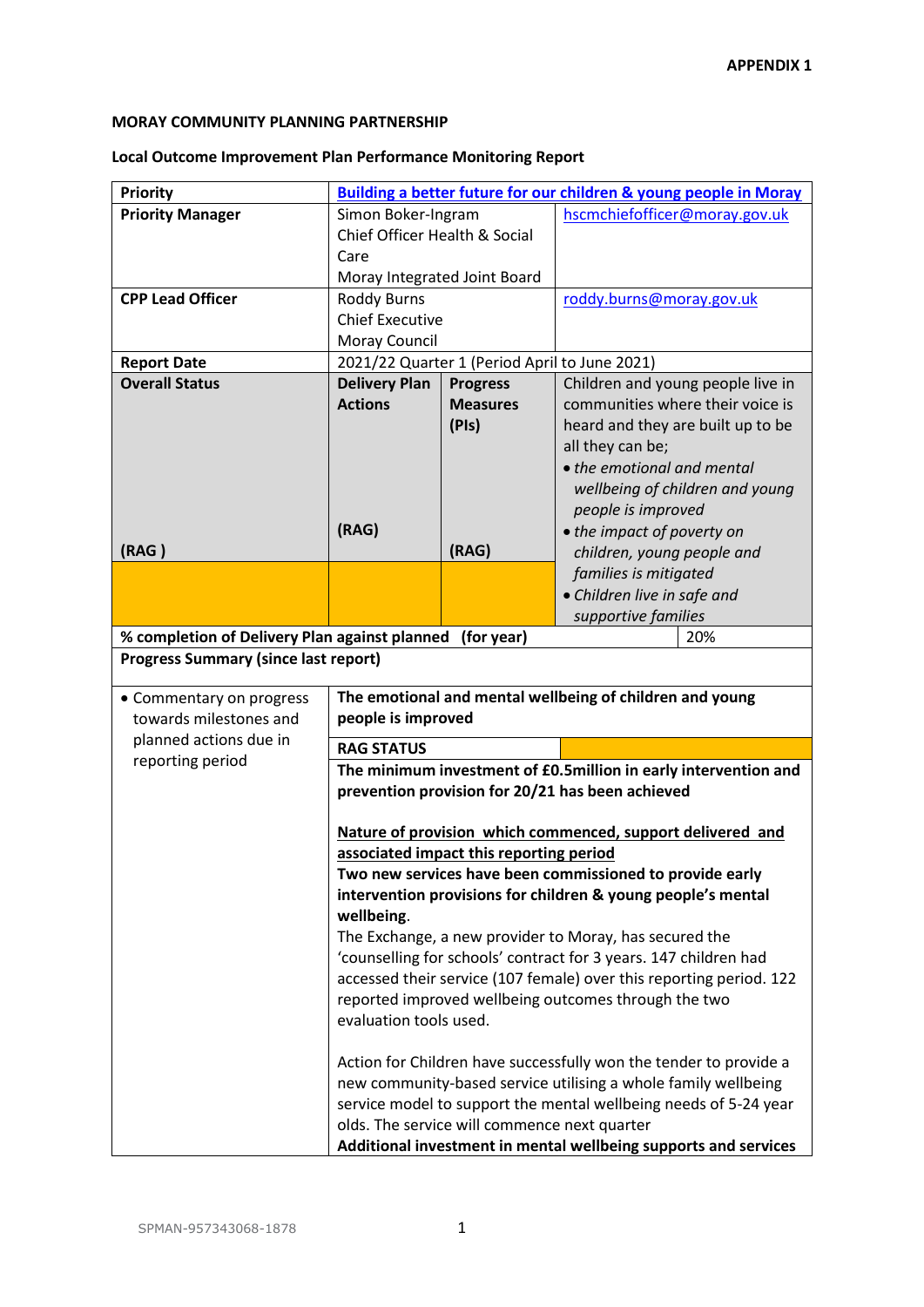| £57K of funding was provided to $3rd$ sector organisations to deliver<br>short term provision through preventative and early intervention<br>work. 24 young people support directly reported improved<br>wellbeing outcomes. The short term provision ceased at the end of<br>June to be replaced by the family wellbeing service commissioned.                                                                                                                                                                                                                                          |
|------------------------------------------------------------------------------------------------------------------------------------------------------------------------------------------------------------------------------------------------------------------------------------------------------------------------------------------------------------------------------------------------------------------------------------------------------------------------------------------------------------------------------------------------------------------------------------------|
| A new maternal and infant mental wellbeing service was<br>established in April by Children 1st, funded for 2 years by the<br>William Grant Foundation. 19 referrals received in their first<br>quarter. It consists of a family based model with the addition of a<br>newly developed volunteer buddy system. Outcomes will be<br>reported in future reports.                                                                                                                                                                                                                            |
| Dedicated wellbeing support continues<br>The Grampian Psychological Resilience Hub (all ages) was<br>confirmed in June to be extended until the end of 2021. This is<br>funded and staffed through NHS Grampian.                                                                                                                                                                                                                                                                                                                                                                         |
| Work established to measure the impact of services<br>Moray's participation in a national Children and Young People's<br>Mental Wellbeing Improvement Project has commenced with local<br>multi-agency governance and project delivery groups now in place.<br>Key providers of family support in Moray have agreed to the use of<br>the Outcome Star, meaning a shared tool for measuring impact<br>going forward.                                                                                                                                                                      |
| Use of the Multi-Agency Support Hub (MASH)<br>19 Children (8 females and 11 males) were referred and discussed<br>at the four meetings occurring this reporting period<br>Measures show:                                                                                                                                                                                                                                                                                                                                                                                                 |
| A wide age spread in referrals,<br>٠<br>The highest locality referral rates are Elgin and Buckie.<br>Multiple reasons were given for referral, most frequent<br>$\bullet$<br>being mental/emotional support, social isolation and<br>parental mental health.<br>Over half of the referrals were provided with support by<br>3 <sup>rd</sup> sector partners.                                                                                                                                                                                                                             |
| Children live in safe and supportive families                                                                                                                                                                                                                                                                                                                                                                                                                                                                                                                                            |
| <b>RAG STATUS</b>                                                                                                                                                                                                                                                                                                                                                                                                                                                                                                                                                                        |
| <b>LOIP OUTCOME</b>                                                                                                                                                                                                                                                                                                                                                                                                                                                                                                                                                                      |
| The voices of children and young people in need of care &<br>protection are central to support planning and decision making<br>Over this reporting period 125 children were supported via an<br>independent advocate or a trusted adult to express their views in<br>looked after children or child protection related meetings.<br>During this quarter, Social Work have engaged with 23 families in<br>the child protection system to capture their views on whether they<br>feel they had been listened to. Assessment frameworks have been<br>redesigned to reflect views expressed. |
|                                                                                                                                                                                                                                                                                                                                                                                                                                                                                                                                                                                          |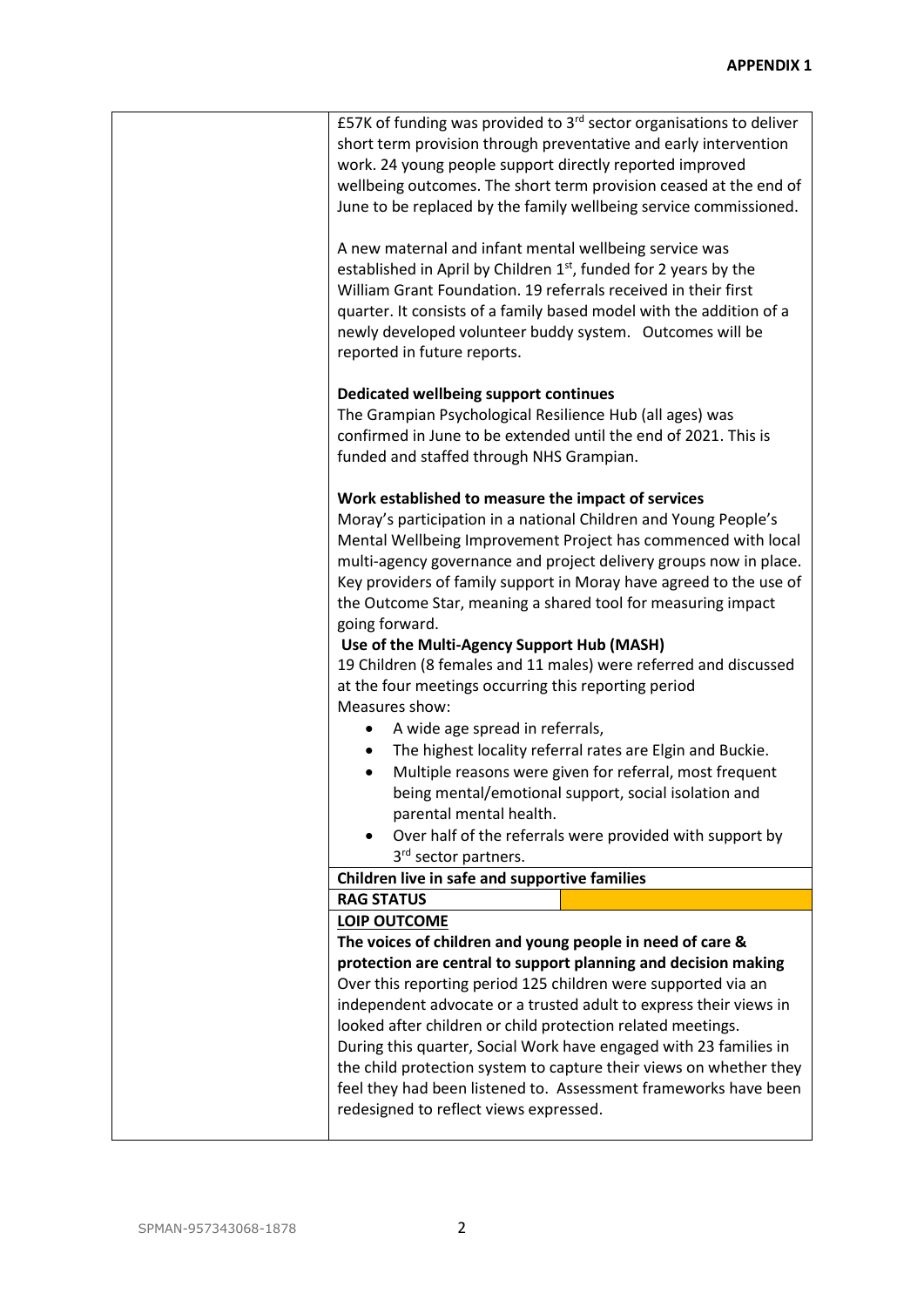| Survey work of children and young people has been undertaken by<br>Youth and Criminal Justice and Health and Wellbeing Pillar groups<br>to get their views on an their experiences of justice services                                                                                                                                                                                                                                                                                                                                                                                                                                                        |
|---------------------------------------------------------------------------------------------------------------------------------------------------------------------------------------------------------------------------------------------------------------------------------------------------------------------------------------------------------------------------------------------------------------------------------------------------------------------------------------------------------------------------------------------------------------------------------------------------------------------------------------------------------------|
| Rights & Participation internship for a CEYP is also being offered to<br>support the participation of children and young people who are<br>Care Experienced around delivery of services                                                                                                                                                                                                                                                                                                                                                                                                                                                                       |
| Young people as part of the Better Meetings project have<br>produced 3 films to highlight changes that need to be made in<br>physical environment and in their panel/review meetings. They<br>have been shown to the Children's Panel members and other<br>relevant practitioners with a view to implementing improvements.                                                                                                                                                                                                                                                                                                                                   |
| Outcomes for care experienced young people are improving<br>Within the Pillar groups of the Corporate Parenting Strategic<br>Group Care Experienced children and young people have<br>contributed to improvements in the delivery of services through<br>active participation and feedback.<br>A development session for the Education and Employability Pillar<br>identified that children who are looked after at home have poorer<br>attainment than those in other care settings. Improvement work<br>planned to address this issue.                                                                                                                      |
| Children in need of care and protection have safe, secure, stable<br>and nurturing homes.<br>There continues to be a trend where children in care are looked<br>after in community settings rather than residential. This is in line<br>with The Promise and The Plan 2021-2024.<br>Practitioners from across the partnership attended a learning<br>event on contextual safeguarding with discussions ongoing in how<br>this can be implemented in Moray.                                                                                                                                                                                                    |
| Families facing adversity are supported to stay together<br>Preventative strategies and earlier intervention work means the<br>numbers of children going into care is reducing in Moray, and,<br>where that cannot be avoided, more children are remaining with<br>extended families as opposed to foster care. A commitment has<br>been made by partners to develop a wider early intervention<br>approach that will help support this trend. Social work intend to<br>invest in prevention of care commissioned services. A commitment<br>has been made by partners to improve and monitor child planning<br>processes to ensure earlier responses to need. |
| Perpetrators of domestic abuse are held to account and<br>supported to change their behaviour.<br>Training and embedding of the Safe and Together model within<br>Social Work is still ongoing, and all 5 local candidates put forward<br>to become trainers have been successful. Moray Violence Against<br>Women Partnership has received confirmation of 2yrs Scot Gov<br>Delivering Equally Safe funding, which will enable a training co-                                                                                                                                                                                                                |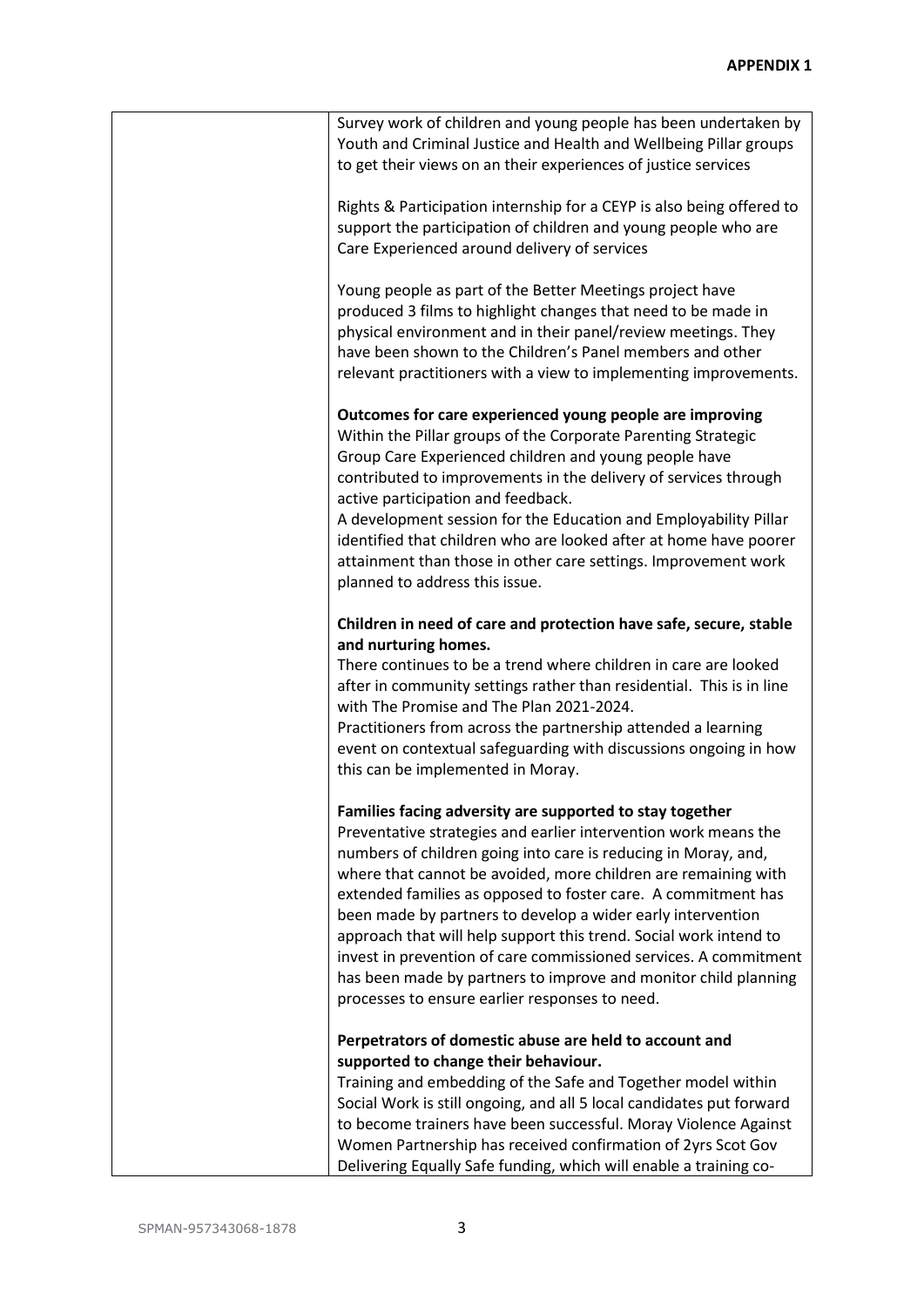|                                           | ordinator to be recruited and support partner wide roll-out of Safe                                                              |
|-------------------------------------------|----------------------------------------------------------------------------------------------------------------------------------|
|                                           | and Together.                                                                                                                    |
|                                           | *Safe and Together is a strength based model focusing perpetrator                                                                |
|                                           | behaviours rather than change sitting with the victim.                                                                           |
|                                           | The impact of poverty on children, young people and families is<br>mitigated                                                     |
|                                           | <b>RAG STATUS</b>                                                                                                                |
|                                           | The pathway of financial supports is in place. Focus is now on                                                                   |
|                                           | monitoring impact and addressing gaps in provision                                                                               |
|                                           | The lack of uptake of debt advice and support by those referred to                                                               |
|                                           | the income maximisation service has been highlighted to the                                                                      |
|                                           | Children and Families Locality Network. Partnership plan in                                                                      |
|                                           | development to improve the uptake and impact. Understanding of                                                                   |
|                                           | barriers and best means to address them is being led by families.                                                                |
|                                           | <b>Workforce development</b>                                                                                                     |
|                                           | Front line practitioners from across the Children's Services                                                                     |
|                                           | Partnership have highlighted, via the Locality Networks, that they                                                               |
|                                           | lack confidence to initiative conversations with families they                                                                   |
|                                           | believe are struggling financially.                                                                                              |
|                                           | 50 employees from the Local Authority and Health attended                                                                        |
|                                           | training delivered by $3^{rd}$ sector - "Poverty - Having the<br>Conversation". Further development opportunities will be        |
|                                           | provided, shaped by feedback received.                                                                                           |
|                                           | Making Every Opportunity Count training to be offered by Health                                                                  |
|                                           | during the next reporting period.                                                                                                |
|                                           | Over this reporting period, 4 workshops led by the Regional                                                                      |
|                                           | Improvement Advisor undertaken with Child Poverty Group to                                                                       |
|                                           | review data/intelligence and establish priorities. Multi agency                                                                  |
|                                           | workforce development will be one of its 3 key priorities.                                                                       |
|                                           | During the next reporting period two workshops will be delivered<br>by Public Health Scotland to enable us to analyse our system |
|                                           | around Child Poverty in Moray. This will include mapping and                                                                     |
|                                           | understanding the interdependencies across the system and will                                                                   |
|                                           | help to inform further training needs.                                                                                           |
|                                           |                                                                                                                                  |
|                                           | <b>Holiday provision</b>                                                                                                         |
|                                           | £256K funding provided by Scottish Government to provide<br>summer holiday opportunities for children, young people and          |
|                                           | families. Families impacted by poverty identified as a target group.                                                             |
|                                           | Children and Families Locality Networks engaged with families and                                                                |
|                                           | those organisations who currently have relationships with them to                                                                |
|                                           | identify the type and nature of support they feel they need. At                                                                  |
|                                           | the request of families, the majority of funding is being allocated                                                              |
|                                           | directly to them by the organisations they have a relationship with                                                              |
|                                           | i.e. control is given to families to determine and address their own                                                             |
|                                           | needs.                                                                                                                           |
|                                           | The impact of this will be measured during the next quarter.<br>Progress against objectives outlined in commentary section       |
| • Progress towards<br>objectives (provide | above.                                                                                                                           |
|                                           |                                                                                                                                  |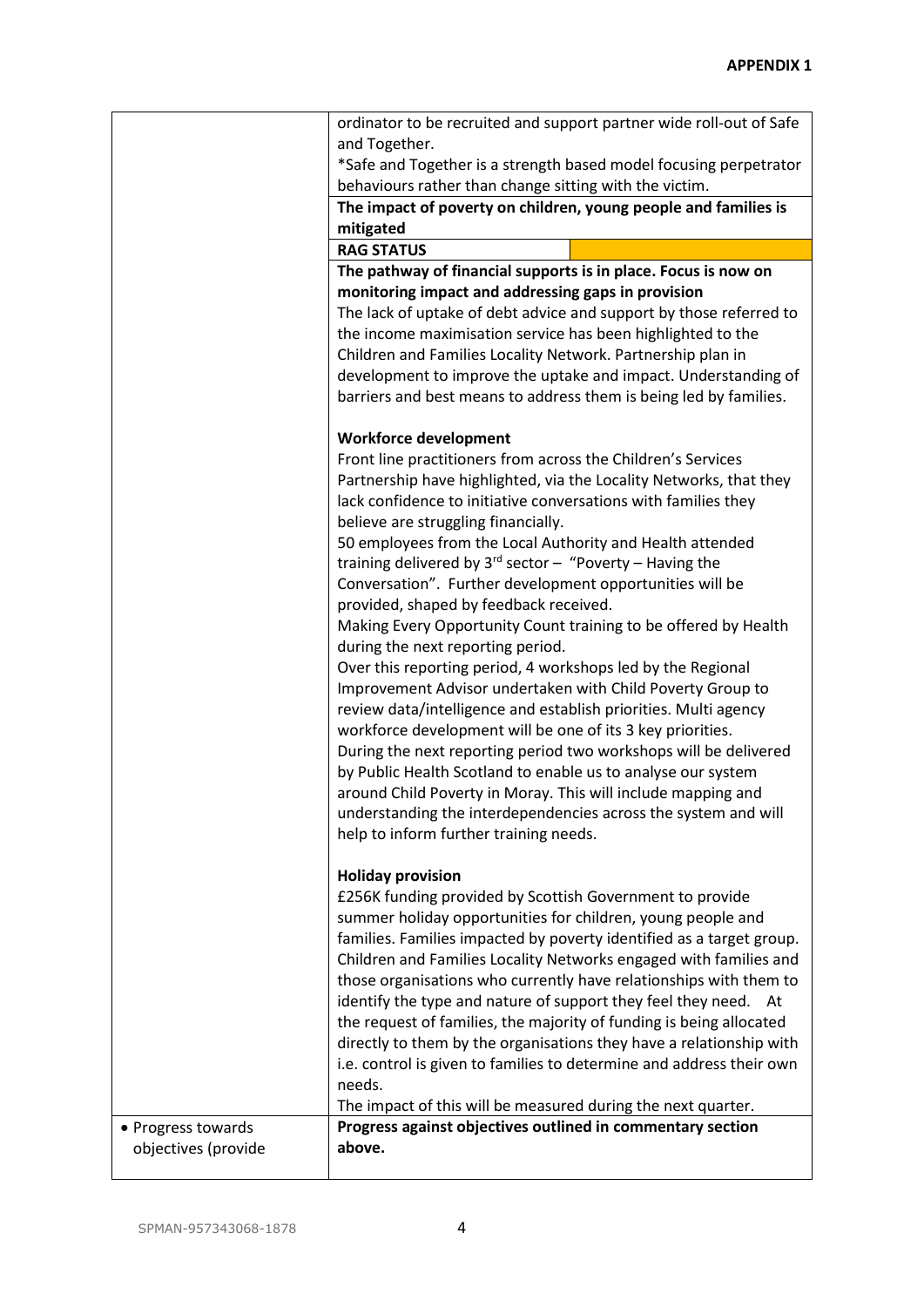| indicator results to<br>evidence where available) | Update of the Children's Services Joint Strategic Needs Assessment<br>has commenced and Children's Services Plan Annual Report is now<br>in draft format. Both will form the basis of review of priorities<br>within the Children's Services Plan, which will be undertaken<br>jointly by children and families and the organisations responsible<br>for supporting them<br><b>Scottish Government Support</b><br>Up to 1.5 days per week of support is being delivered to the<br>Children's Services Partnership by the Regional Quality<br>Improvement Advisor. The focus is on utilising a Quality<br>Improvement methodology approach to deliver the                                                                                                                                                                                                                                                                                                                                                                                                                                                                                                                                                                             |
|---------------------------------------------------|--------------------------------------------------------------------------------------------------------------------------------------------------------------------------------------------------------------------------------------------------------------------------------------------------------------------------------------------------------------------------------------------------------------------------------------------------------------------------------------------------------------------------------------------------------------------------------------------------------------------------------------------------------------------------------------------------------------------------------------------------------------------------------------------------------------------------------------------------------------------------------------------------------------------------------------------------------------------------------------------------------------------------------------------------------------------------------------------------------------------------------------------------------------------------------------------------------------------------------------|
|                                                   | improvements and system changes required to deliver LOIP<br>outcome 'Building a better future for children and young people in<br>Moray'                                                                                                                                                                                                                                                                                                                                                                                                                                                                                                                                                                                                                                                                                                                                                                                                                                                                                                                                                                                                                                                                                             |
| • Risks and Issues                                | <b>Risk</b><br>Lack of clarity and consistent understanding of the remit of and<br>the relationship between the strategic groupings within the<br>Children's Services Partnership who have oversight responsibility<br>for these priorities<br>Mitigating Action - Development session planned in September to<br>address, provide clarity and reduce risk.<br><b>Risk</b><br>The pace of progress of the child poverty priority is being limited<br>by the lack of Lead Officer support available to the multi-agency<br>Child Poverty Group.<br>Mitigating Action - Resource in the form of a Lead Officer to<br>provide support across the multi-agency tackling poverty strategic<br>groups is currently being progressed. Ongoing discussion with the<br>Deputy Chief Executive will ensure that the required support for<br>child poverty will be reflected within this resource.<br><b>Risk</b><br>Pace of progress of all priorities is limited by capacity of single<br>agency staff to progress the partnership priorities, alongside an<br>ambitious number of improvement projects and transformational<br>change programmes running concurrently.<br>Staff are prioritising single agency responsibilities and although |
|                                                   | attendance at meetings is robust, ability to undertake specific<br>projects/ pieces of work outside of this is limited. The numbers of<br>meetings has increased greatly due to online capacity, but this also<br>impacts on the ability to complete actions. Agencies report staff<br>fatigue and an increase in workload across the board.<br><b>Mitigating Action</b><br>Review of priorities to be undertaken by the Children's Services                                                                                                                                                                                                                                                                                                                                                                                                                                                                                                                                                                                                                                                                                                                                                                                         |
|                                                   | Partnership, informed by revised Joint Strategic Needs<br>Assessment and CSP annual report 020/21                                                                                                                                                                                                                                                                                                                                                                                                                                                                                                                                                                                                                                                                                                                                                                                                                                                                                                                                                                                                                                                                                                                                    |
| <b>Any General Progress Commentary</b>            | All components of the pilot Children's Services Locality Planning model are now operating                                                                                                                                                                                                                                                                                                                                                                                                                                                                                                                                                                                                                                                                                                                                                                                                                                                                                                                                                                                                                                                                                                                                            |

All components of the pilot Children's Services Locality Planning model are now operating. Commissioning of external evaluator in progress. To be appointed next quarter.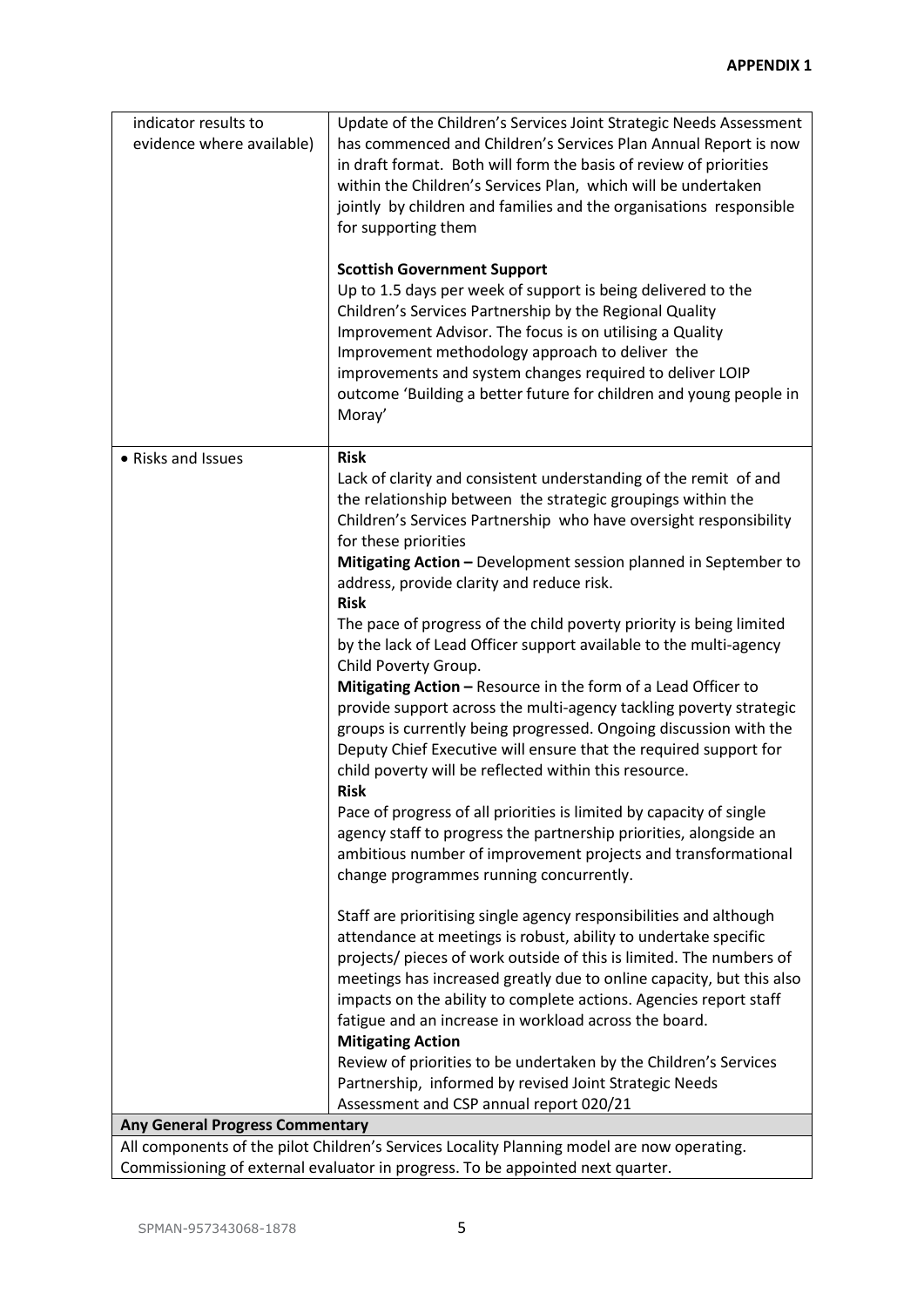Through this model emerging needs of children, young people and families are being identified in real time on a locality basis. Solutions/improvements are being co-produced with children and families. Clear linkages between the Locality Networks and the Children's Services Partnership groupings with oversight responsibilities for LOIP and CSP are being established.

The prioritisation of workforce development is recognised as a critical to delivering LOIP and CSP priorities. A multi-agency Short Life Working Group has been established by GIRFEC Leadership Group (GLG) to define need and recommend actions.

| <b>Change Requests</b>                                                                                                                                      | None                                                                                                                                                                                                                                                                                                                                                                   |                                                            |
|-------------------------------------------------------------------------------------------------------------------------------------------------------------|------------------------------------------------------------------------------------------------------------------------------------------------------------------------------------------------------------------------------------------------------------------------------------------------------------------------------------------------------------------------|------------------------------------------------------------|
| <b>Next Steps / Targets</b>                                                                                                                                 | <b>Comments</b>                                                                                                                                                                                                                                                                                                                                                        | <b>Due Date</b>                                            |
| <b>Finalising the CSP Annual</b><br>Report and sign off through<br><b>TMC and NHS Grampian</b><br>governance structures                                     | In progress. Timeline approved.                                                                                                                                                                                                                                                                                                                                        | Submission to<br><b>Scottish Government</b><br>by Dec 2021 |
| Review of priorities,<br>improvement activities and<br>performance measures                                                                                 | Purpose is focus partnership resources on<br>a manageable set of priorities and<br>evidence improved outcomes. This will be<br>informed by national wellbeing dataset<br>which is in production and formal<br>feedback from Scottish Government on<br>the CSP                                                                                                          | Dec 2021                                                   |
| Implementation of the<br>National Health and<br><b>Wellbeing Survey across</b><br>Moray (relates to young<br>people and will be<br>implemented via schools) | All local authorities are required by the<br>Scottish Government to undertake this<br>survey. It will provide rich wellbeing data<br>which can be compared across local<br>authority areas and will inform priorities<br>and associated partnership improvement<br>activity. Repeat surveys will be used to<br>evidence improved outcomes for children<br>and families | Commence 3rd<br>quarter 2021                               |
| <b>COVID-19 Recovery -</b><br>impact on delivery                                                                                                            | Capacity of partners to drive forward these priorities whilst also<br>maintaining critical single agency service provision continues to<br>limit pace of progress.<br>The inability for partners to meet face to face to develop                                                                                                                                       |                                                            |
|                                                                                                                                                             | relationships and both plan and deliver improvements is<br>consistently being highlighted by staff as a barrier to progress and<br>success.                                                                                                                                                                                                                            |                                                            |
|                                                                                                                                                             | Staff fatigue is significant and an increase in need of families as<br>they emerge from lockdown is evident. This impacts on ability to<br>move forward on partnership priorities.                                                                                                                                                                                     |                                                            |
|                                                                                                                                                             | Recruitment has been a challenge for some roles across the                                                                                                                                                                                                                                                                                                             |                                                            |